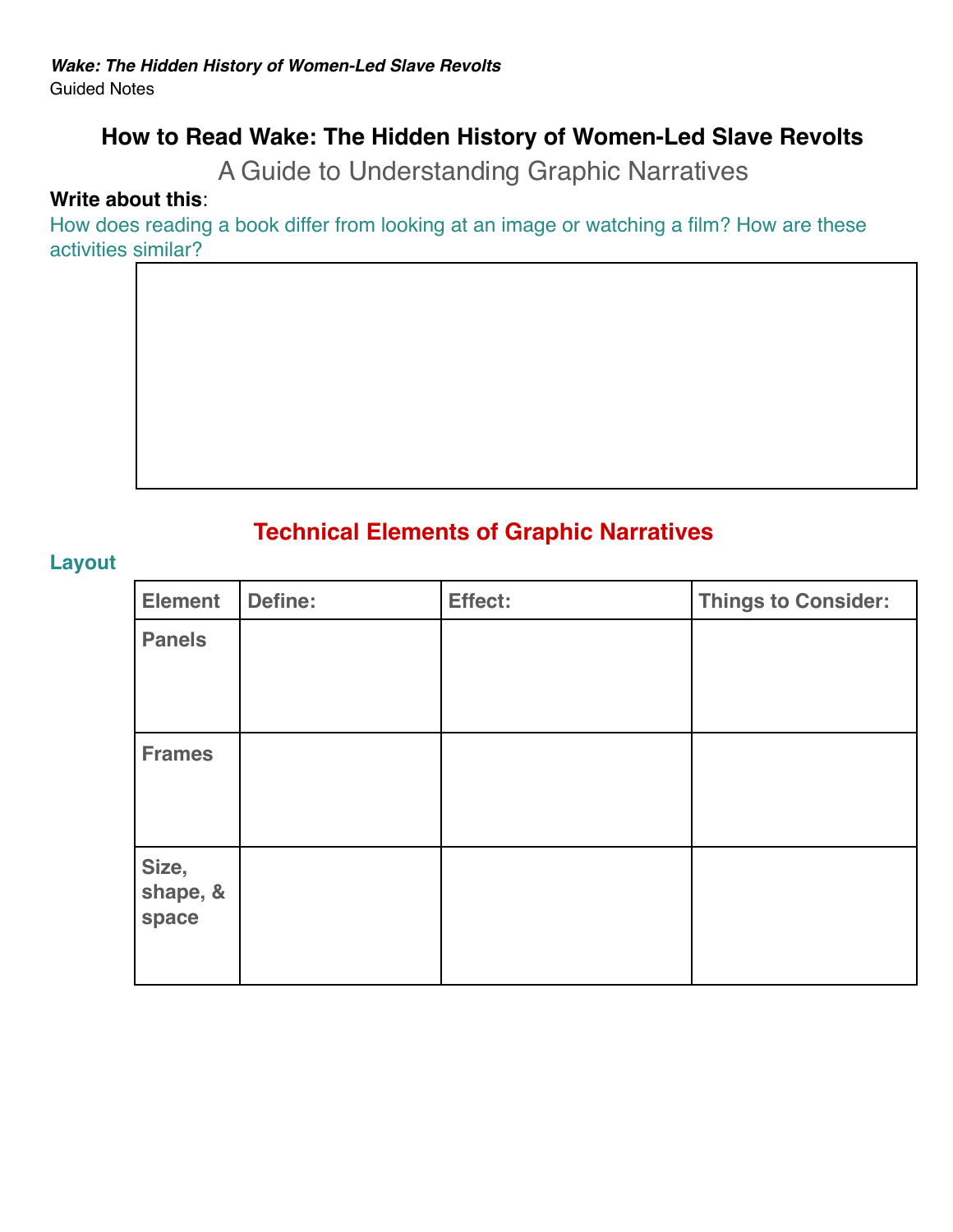# *Wake: The Hidden History of Women-Led Slave Revolts*

Guided Notes

| Gutter |  |  |
|--------|--|--|
|        |  |  |
|        |  |  |
|        |  |  |

### **Perspective**

The shape of the panel and the use of **EXACTE EXACTE SHOW** within it can be

manipulated to

# Many elements of graphic novels are similar to what you see in films.

\_\_\_\_\_\_\_\_\_\_\_\_\_\_\_\_\_\_\_\_\_\_\_\_\_\_\_\_\_\_\_\_\_\_\_\_\_\_\_\_\_\_\_\_\_\_\_\_\_\_\_\_\_\_\_\_\_\_\_\_\_\_\_\_\_\_\_\_.

### Close-up

Images that are shown in a large view. Frequently, close-ups focus on a character's face, but they can be used to highlight anything.

## **Extreme Close-up**

Images that are shown in very large view, often focusing on a small portion of a larger object or character. The image in a comic is drawn as if the artist as zoomed in very closely on the object or character

# Longshot Images that show objects fully, from top to bottom.

When a longshot focuses on characters, the panel shows the characters from head to toe. Readers can see the character's full body.

## **Extreme Longshot**

Images that show objects or characters in very small scale. Frequently, extreme longshots are used to show a full landscape or a crowd of characters.

### Reverse Images that are in reverse position from the previous panel. This technique is often used to show changes speaker or point of view.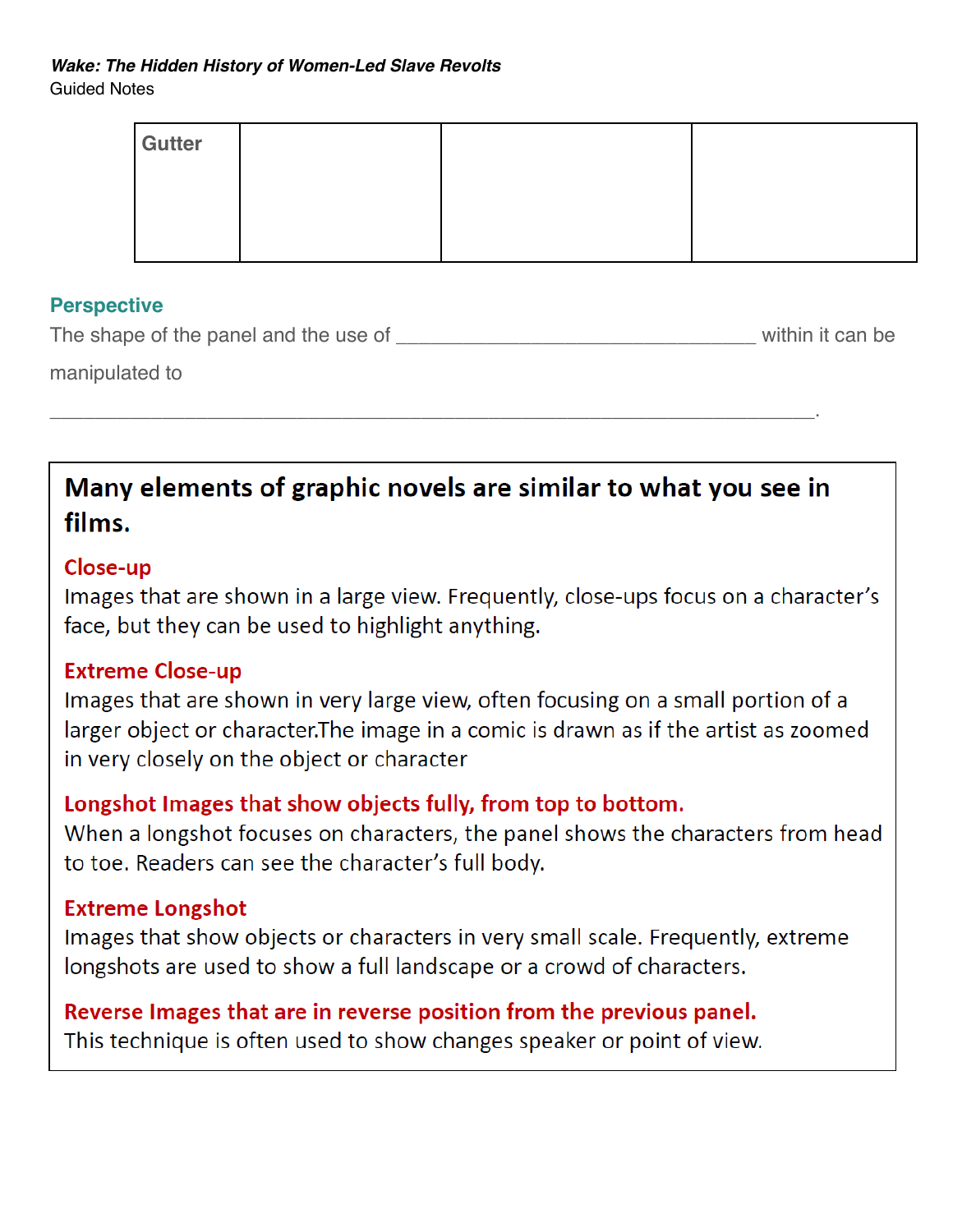#### **Time**

can be represented in

**how panels change.** For example, lots of small panels in a row, lot of large panels in succession, etc.

● **Time**, in how fast or slowly it seems to pass--or the interplay between past, present, and future–**is represented by how panels change.**

### **Transitions & Gutters: The Invisible Messenger**

According to Scott McCloud, the gutter allows for closure to happen. **Closure** is defined as, "**observing the parts, but perceiving the whole.**" Since authors & illustrators can only draw one static image in a frame, the space between frames–the gutter– conveys the **passage of time and movement.** 

Our imagination take two separate images and transforms them into a single idea. Readers **connect the images in the panels to construct a continuous story**.

| <b>6 Types of Panel-to-Panel Transitions</b> |                          |                     |  |  |  |
|----------------------------------------------|--------------------------|---------------------|--|--|--|
| <b>Moment-to-Moment:</b>                     | <b>Action-to-Action:</b> | Subject-to-Subject: |  |  |  |
| Scene-to-Scene:                              | <b>Aspect-to-Aspect:</b> | Non-sequitur:       |  |  |  |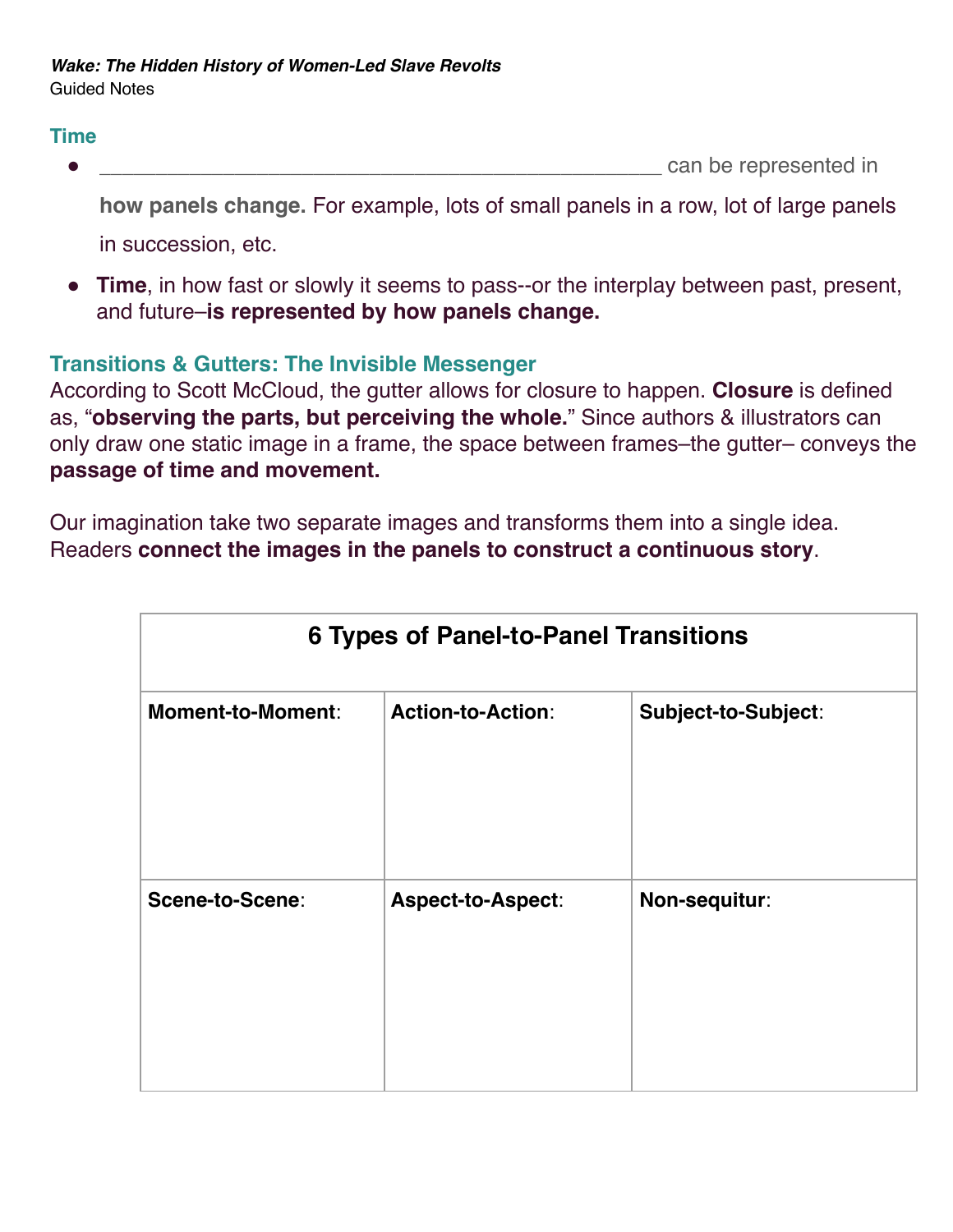**Layout: Where is an object in space: close up or far away? Foreground:**

**Midground:**

**Background:** 

#### **Faces**

**What is the difference between** *portrait* **faces and** *iconic* **faces?** 

**Define** *open blank.* **What is its effect on the reader?**

#### **Shading & Color**

- Shading and color can reflect a creator's \_\_\_\_\_\_\_\_\_\_\_\_\_\_\_\_\_\_\_\_\_\_\_\_\_\_\_\_\_\_\_\_.
- Time, feelings, moods, and emotions are shown through **with the same of the system** and  $\qquad \qquad \qquad \qquad \qquad$
- expressed a property indicate how characters or objects are moving.
- What other information can you infer from a creator's use of shading and color?

### **Text Elements**